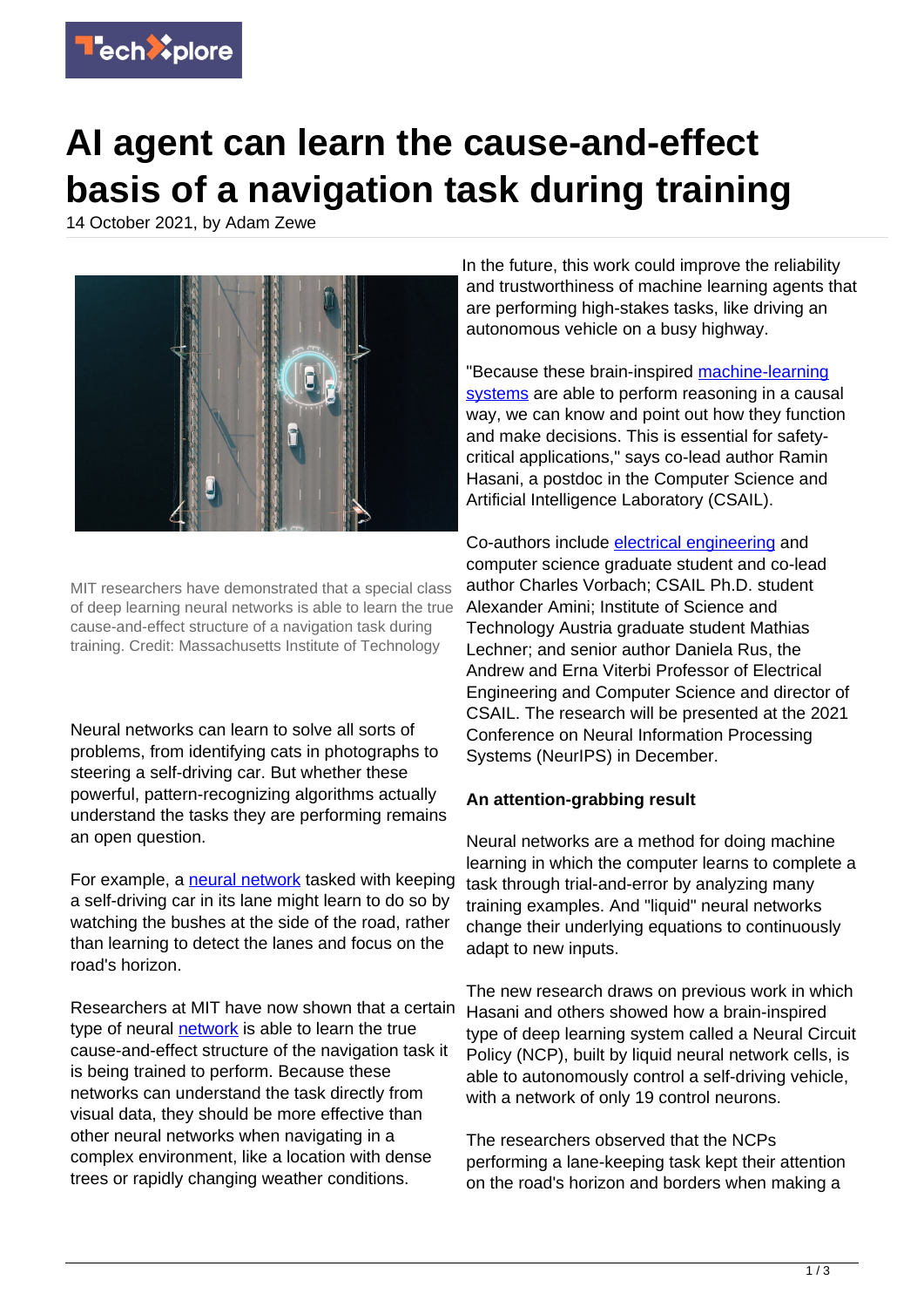

driving decision, the same way a human would (or should) while driving a car. Other neural networks they studied didn't always focus on the road.

"That was a cool observation, but we didn't quantify that can do this casually and actually learn the it. So, we wanted to find the mathematical principles of why and how these networks are able to capture the true causation of the data," he says.

They found that, when an NCP is being trained to complete a task, the network learns to interact with the environment and account for interventions. In essence, the network recognizes if its output is being changed by a certain intervention, and then relates the cause and effect together.

During training, the network is run forward to generate an output, and then backward to correct for errors. The researchers observed that NCPs relate cause-and-effect during forward-mode and backward-mode, which enables the network to place very focused attention on the true causal structure of a task.

Hasani and his colleagues didn't need to impose any additional constraints on the system or perform any special set up for the NCP to learn this causality—it emerged automatically during training.

## **Weathering environmental changes**

They tested NCPs through a series of simulations in which autonomous drones performed navigation tasks. Each drone used inputs from a single camera to navigate.

The drones were tasked with traveling to a target object, chasing a moving target, or following a series of markers in varied environments, including a redwood forest and a neighborhood. They also traveled under different [weather conditions](https://techxplore.com/tags/weather+conditions/), like clear skies, heavy rain, and fog.

The researchers found that the NCPs performed as well as the other networks on simpler tasks in good weather, but outperformed them all on the more challenging tasks, such as chasing a moving object through a rainstorm.

"We observed that NCPs are the only network that

pay attention to the object of interest in different environments while completing the navigation task, wherever you test it, and in different lighting or environmental conditions. This is the only system behavior we intend the system to learn," he says.

Their results show that the use of NCPs could also enable autonomous drones to navigate successfully in environments with changing conditions, like a sunny landscape that suddenly becomes foggy.

"Once the system learns what it is actually supposed to do, it can perform well in novel scenarios and environmental conditions it has never experienced. This is a big challenge of current machine learning systems that are not causal. We believe these results are very exciting, as they show how causality can emerge from the choice of a neural network," he says.

In the future, the researchers want to explore the use of NCPs to build larger systems. Putting thousands or millions of networks together could enable them to tackle even more complicated tasks.

 **More information:** Charles Vorbach et al, Causal Navigation by Continuous-time Neural Networks. arXiv:2106.08314v2 [cs.LG], [arxiv.org/abs/2106.08314](https://arxiv.org/abs/2106.08314)

This story is republished courtesy of MIT News ([web.mit.edu/newsoffice/](http://web.mit.edu/newsoffice/)), a popular site that covers news about MIT research, innovation and teaching.

 Provided by Massachusetts Institute of **Technology**